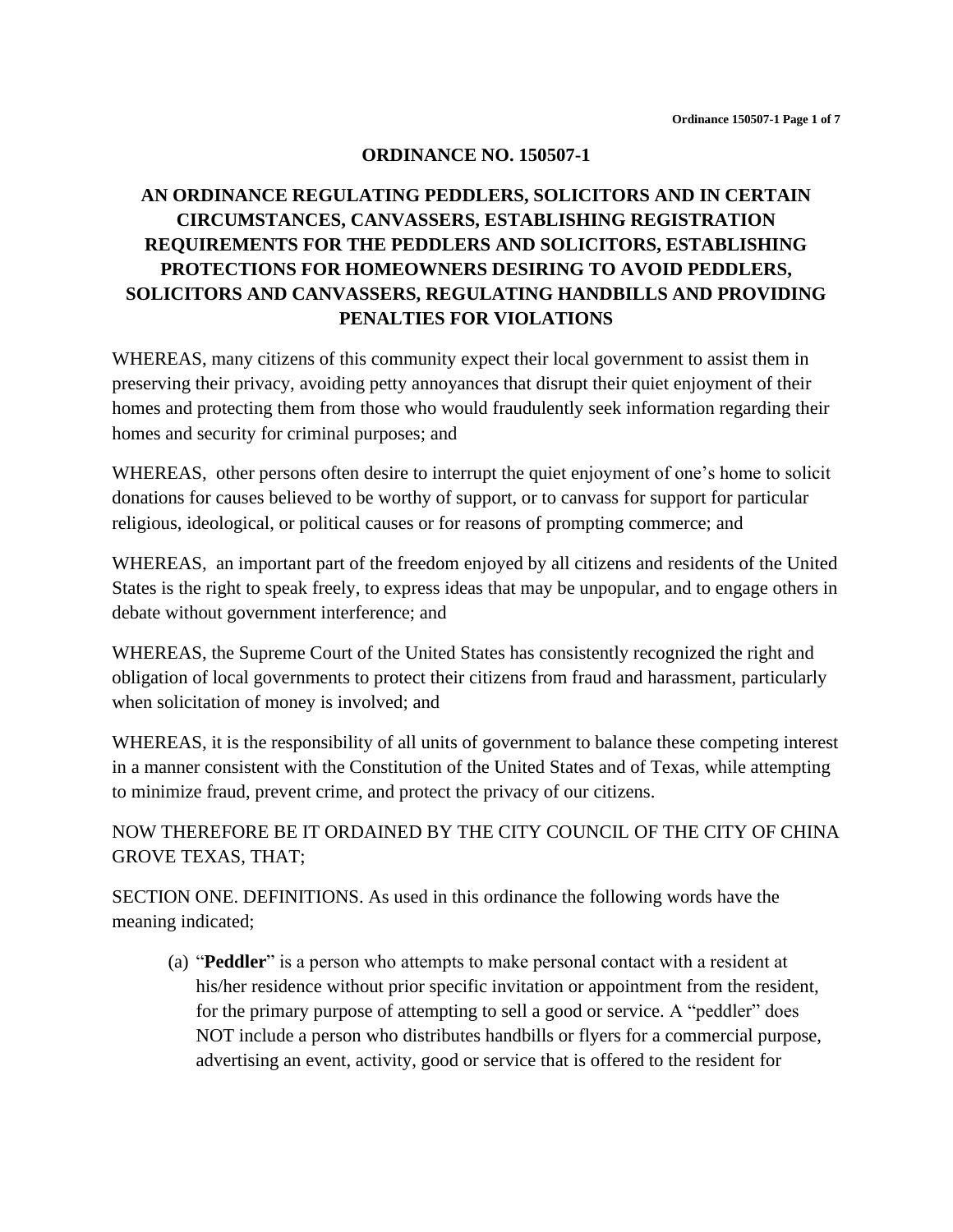purchase at a location away from the residence or at a time different from the time of visit, when personal contact with the occupant of the residence may or may not occur. Such a person is a "solicitor".

- (b) "**Solicitor**" is a person who attempts to make personal contact with a resident at his/her residence without prior specific invitation or appointment from the resident, for the primary purpose of (1) attempting to obtain a donation to a particular patriotic, philanthropic, social service, welfare, benevolent, educational, civic, fraternal, charitable, political or religious purpose, even if incidental to such purpose there is the sale of some good or service, or (2) distributing a handbill or flyer advertising a commercial event or service.
- (c) "**Canvasser**" is a person (1) who is distributing door to door (without personal contact with an occupant of the residence) a handbill or flyer advertising a product or an event or service.
- (d) "**Applicant"** is a person who has submitted a written application to the city for a permit pursuant to this ordinance.
- (e) "**Permittee"** is a person who has submitted a written application to the city for a permit pursuant to this ordinance.

#### SECTION TWO. EXEMPTIONS.

In addition to any statutory exemption provided by state statute (as amended), the following are excluded from permitting provisions:

- (a) Newspaper carriers;
- (b) Students participating in public or private school approved fund raisers;
- (c) Religious proselytizing or distribution of religious literature;
- (d) Political speech/activity;

#### SECTION THREE. WRITTEN APPLICATION REQUIRED.

It is unlawful for any peddler or solicitor to engage in business within the city without first obtaining a permit. Any person subject to the provisions of the Ordinance shall file with the City Secretary an application in writing or a form to be furnished by the City, which shall provide the following information:

(a) Each Applicant's name, driver's license number or State issued identification number, telephone number, address, birth date, physical description;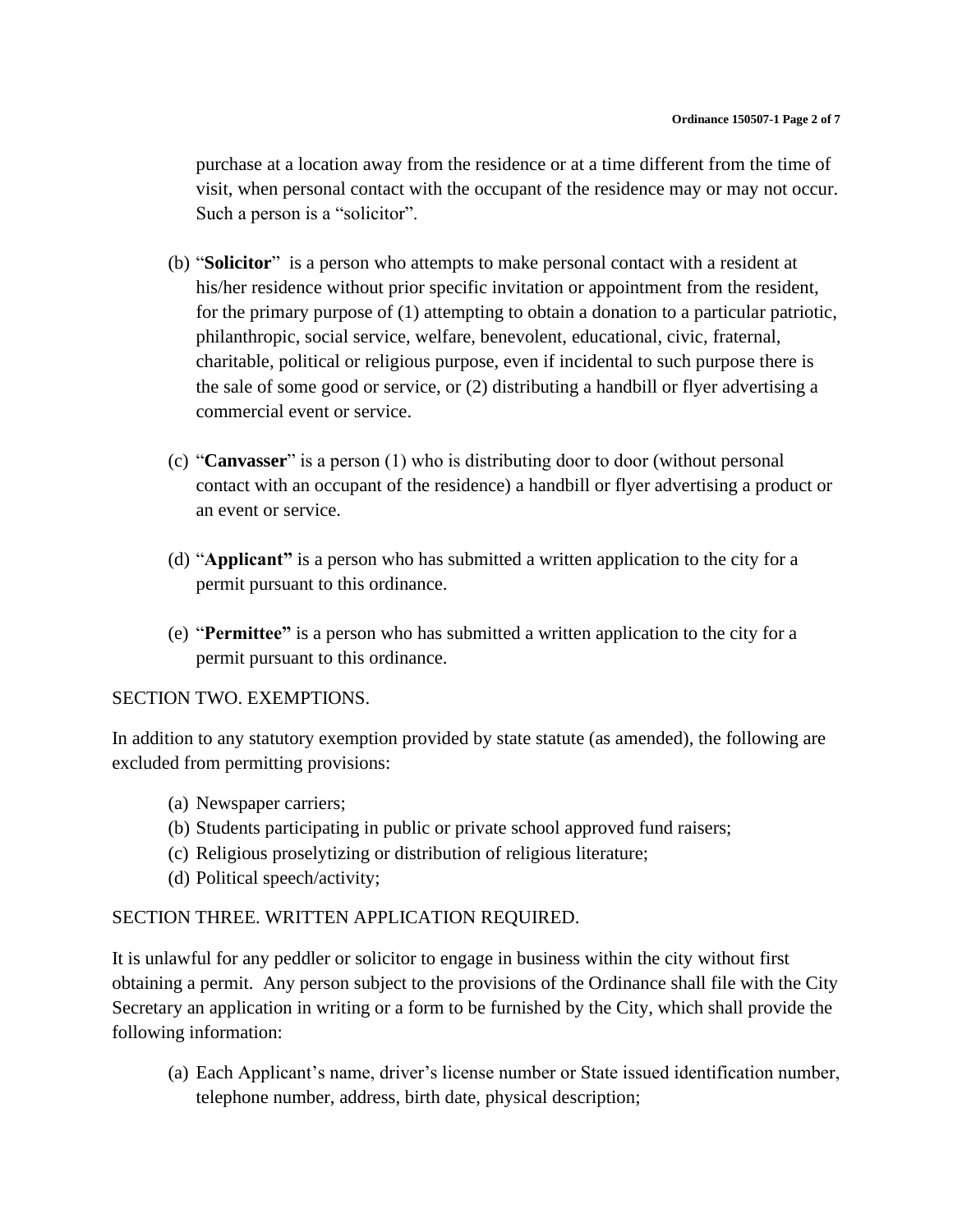- (b) Provide government issued identification of the applicant that includes a photograph.
- (c) If the Applicant is peddling or soliciting for a commercial organization, the name, telephone number and address of such organization, as well as the name, telephone number and address of an immediate supervisor; goods to be sold and vehicle information.
- (d) Full and complete list of goods to be sold and/or services to be delivered;
- (e) Description (year, make, model, color) and the issuing state and plate number for any and all vehicles to be used in soliciting and peddling;
- (f) Applicant must provide two (2) recent photographs of passport size, which show the head and shoulders of the applicant in a clear and distinguishing manner.

Upon a determination that the Applicant has provided an administratively complete application, City Hall will forward the application to the Chief of Police for review and approval. Applicants must provide original identifying documents to Chief of Police upon request.

SECTION FOUR. FEE. An initial application processing fee and any applicable renewal fee shall be charged to defray necessary administrative costs associated with processing the application pursuant to the City's schedule of fees.

## SECTION FIVE. STANDARDS FOR APPROVAL & DENIAL.

- (a) A copy of the application for permit will be referred to the police department which will undertake a civil investigation of the applicant's record and background, such as shall be reasonably necessary to protect the public. An application for permit under this article may be denied where:
	- (1) Any required application information is determined to be incomplete or incorrect;
	- (2) Applicant is currently wanted on warrant(s) for arrest;
	- (3) Fraud or misrepresentation made on the application;
	- (4) An Applicant having a felony conviction or any misdemeanor involving moral turpitude during solicitation activities or a conviction of a sexual offense or is a registered sex offender regardless of time; and,
	- (5) An Applicant having a conviction of any misdemeanor involving moral turpitude during solicitation activities or a conviction of a sexual offense or is a registered sex offender regardless of time; and,
	- (6) The civil investigation of the applicant's record and background demonstrates denial is appropriate to protect the public.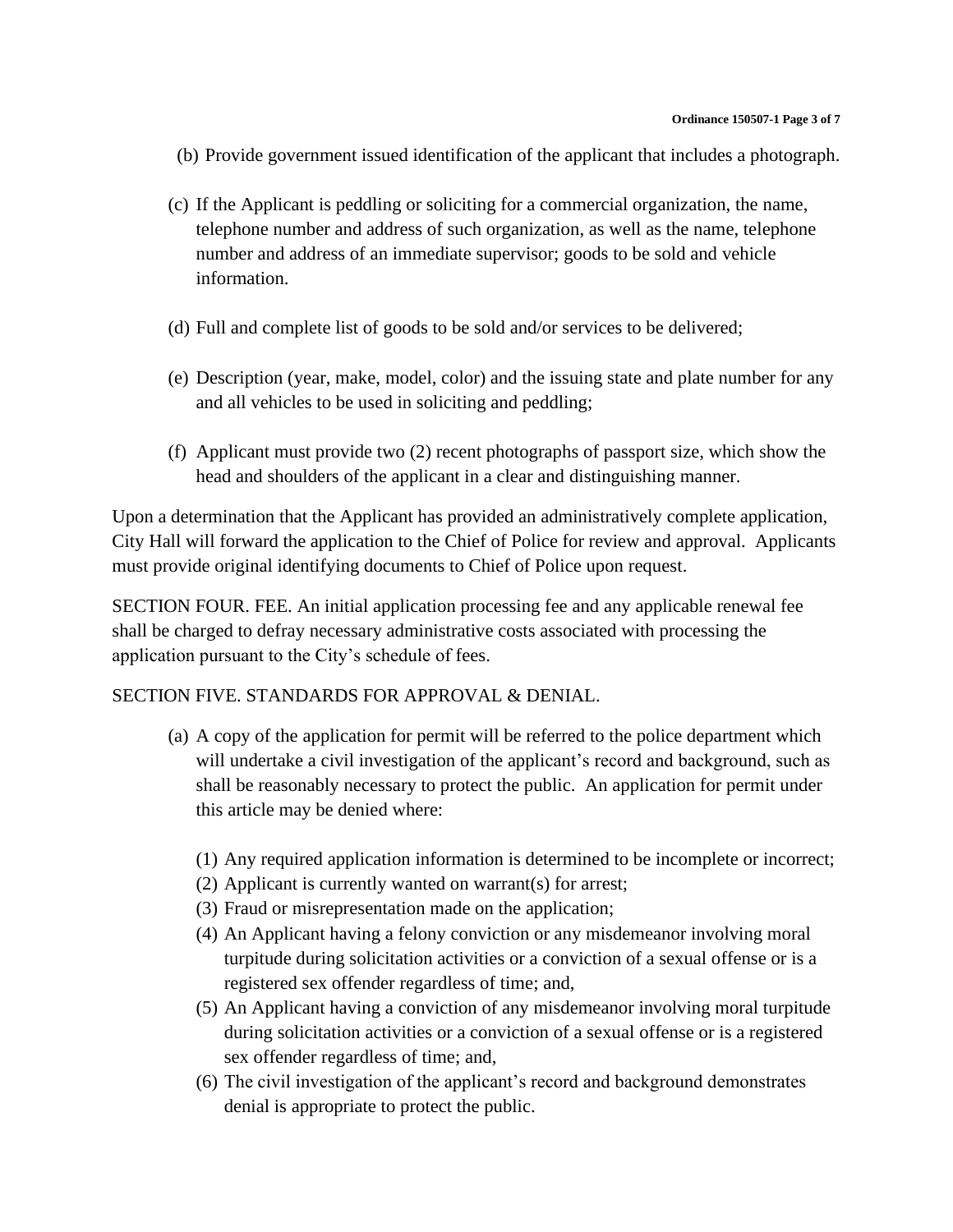(b) An Applicant denied a permit shall have the right to appeal to the City Council. In such case, the Applicant must submit a written notice of the appeal within 3 business days of the denial of the permit. A hearing shall be preferentially set at a meeting of the City Council as soon as a quorum of council can be reasonable established. The hearing shall be conducted by the presiding officer. The burden of proof shall be a preponderance of the evidence and shall be placed upon the City to demonstrate denial of a permit is appropriate under this section. After conducting the hearing, the City Council shall, by majority vote, either sustain the action of Chief of Police or issue an order to grant the permit. Any decision by the City Council shall be final.

### SECTION SIX. REGISTRATION DOCUMENTATION.

- (a) The issuing officer shall issue to each Applicant, documentation or certification of registration (hereafter "registration documentation") within five working days that shall be dated for the date of actual registration and that documentation is only valid for the date or registration and the 30 days immediately following the date of issuance.
- (b) The Permittee is required to notify the Chief of Police before any peddling or soliciting under the issued permit is conducted on any new calendar date other than the date stated on the issued permits. If the permit date has expired, Permittee must reapply for a new permit in accordance with this ordinance.
- (c) The Chief of Police will retain the application and a copy of the approve permit as required by law. The permit may not be represented as an endorsement or approval by the city or the purposes of a solicitation or a product offered by the Permittee.
- (d) Only those peddlers or solicitor whose names are listed on the approved application may conduct business under the issued permit. If any new peddlers or solicitors join the campaign after the original permit is issued, they must submit the information required in Section Three of this ordinance.

SECTION SEVEN. DISPLAY OF INDENTIFICATION CARD. Each Permittee shall be issued a permit and such permit shall be worn on the outer clothing of the individual during door to door solicitation activities, so as to be reasonably visible to any person who might be approached by said person. Upon request or demand, the peddler or solicitor will exhibit the permit to indicate compliance with all of the relevant requirements of this article.

SECTION EIGHT. NON-TRANSFERABLITY. Permits issued under the provision of this article are not transferable in any situation and will be clearly marked "Not transferable."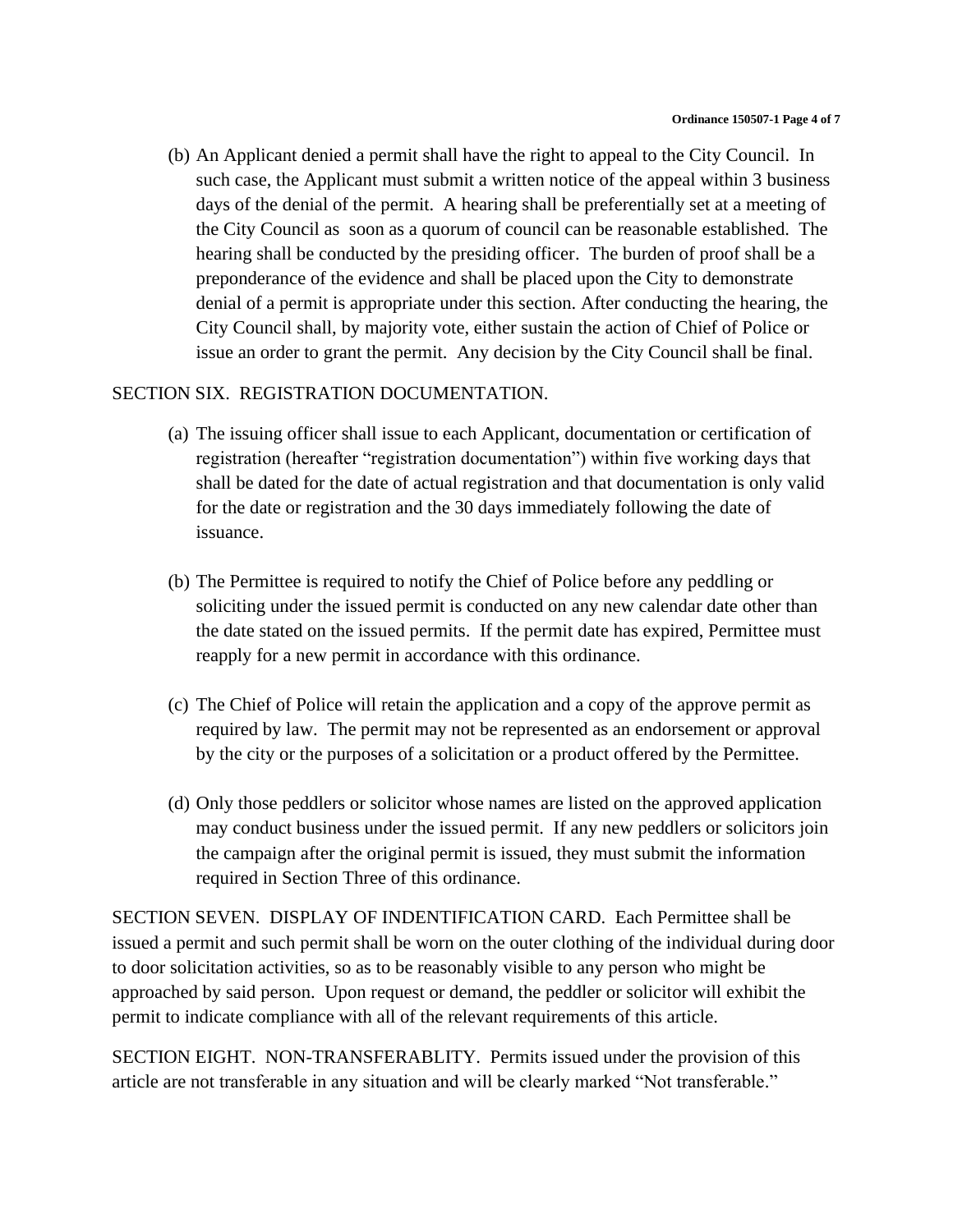SECTION NINE. REVOCATION OF CARD. A registration document may be revoked for any of the following reasons:

- (a) Any violation of this Ordinance by the Applicant or by the person for whom the particular card was issued.
- (b) Any of the permit application requirements (See Section Five) are discovered to be no longer true or invalid during the permit period or in the course of carrying on the activity.
- (c) Conducting the activity in such a manner as to constitute a breach of the peace or a menace to the health, safety or general welfare of the public.

The Chief of Police may suspend any permit upon a determination of violations of this article. Notice of suspension of a permit issued under this Ordinance shall be provided in writing and shall set forth specifically the grounds for the suspension. Notice shall be hand delivered or mailed, postage prepaid, to the Permittee at the address shown on the permit application or at the last known address of the Permittee. Any person whose permit has been suspended shall have the right to appeal such action to the City Council in accordance with Section Five.

SECTION TEN. DISTRIBUTION OF HANDBILLS AND COMMERCIAL FLYERS. In addition to the other regulations contained herein, a solicitor or peddler leaving handbills or commercial flyers about the community shall observe the following regulations:

- (a) No handbill or flyer shall be left at, or attached to any sign, utility pole, transit shelter or other structure within the public right-of way. The police are authorized to remove any handbill or flyer found within the right-of-way.
- (b) No handbill or flyer shall be left at or attached to any privately-owned property in a manner that causes damage to such privately owned property.
- (c) No handbill or flyer shall be left at, or attached to any property having a "no solicitor" sign of the type described in paragraph 11A or B.
- (d) Any person observed peddling, soliciting or distributing handbills or flyers shall be required to identify himself/herself to the police (by producing evidence of timely registration documentation and government issued picture identification) upon demand.

SECTION ELEVEN. POSTED PROPERTIES, DECLARATION OR ACCEPTABLE TIMES TO SOLICIT DOOR TO DOOR AND RESTRICTION OF SOLICITION AT ALL OTHER TIMES. No peddler, solicitor or canvasser shall: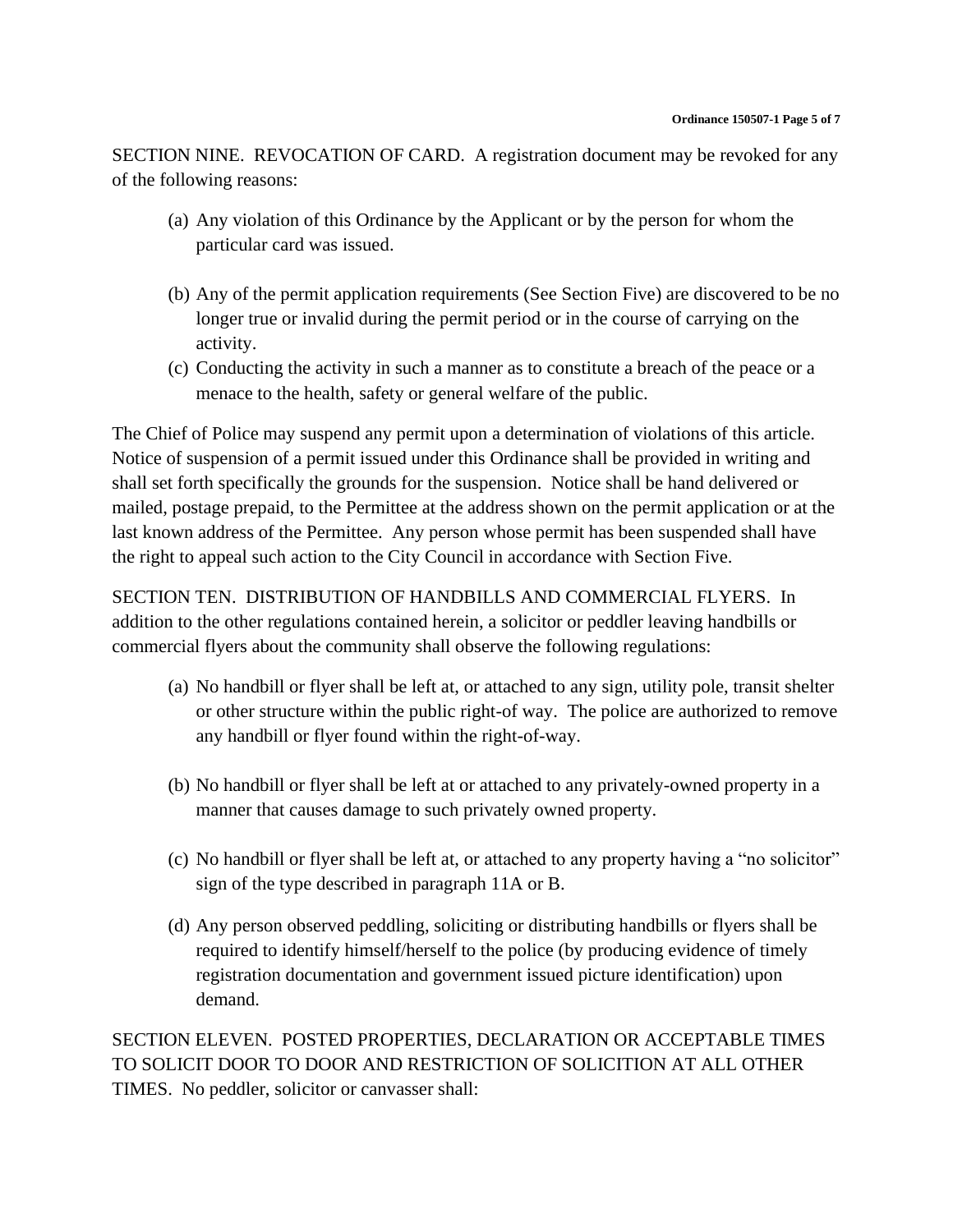- (a) Enter upon any private property where the property has clearly posted in the front yard a sign visible from the right of way (public or private) indicating a prohibition against peddling, soliciting and/or canvassing. Such sign need not exceed one square foot in size and may contain words such as "no soliciting", "no canvassing" or "no peddling" (or words to that effect) in letters of at least two inches in height.
- (b) Enter a gated community or subdivision owned in common and maintained by a restrictive covenant property or home owner's association when, a clearly posted sign is posted at each entrance and is visible from the public right of way indicating a prohibition against peddling, soliciting and/or canvassing applicable to the entire gated community or subdivision. Such sign need not exceed on square foot in size and may contain words such as "no soliciting", "no canvassing" or "no peddling" (or words to that effect) in letters of at least two inches in height.
- (c) Remain upon any private property where a notice in the form of a sign or sticker is placed upon any door or entrance way leading into the residence or dwelling at which guests would normally enter, which sign contains the words "no soliciting", "no solicitors" or "no canvassers" and which is clearly visible to the peddler, solicitor or canvasser, regardless of size.
- (d) Use or attempt to use any entrance other than the front or main entrance to the dwelling, or step from the sidewalk or indicated walkway (where one exists) leading from the right-of-way to the front or main entrance, except by express invitation of the resident or occupant of the property.
- (e) Remove any yard sign, door or entrance sign that gives notice to such person that the resident or occupant does not invite visitors.
- (f) Enter upon the property of another except on Monday through Saturday of each week, two hours after sunrise and one hour before sunset.
- (g) Provided, however, the above prohibitions shall not apply when the peddler or solicitor has an express invitation from the resident or occupant of a dwelling allowing him/her to enter upon any posted property. See Section Two for those persons deemed by council to have such an express invitation from all residents of the city.

SECTION TWELVE. SOLICITATION ON PRIVATE PROPERTY. Solicitation that includes display and storage of merchandise not in compliance with the City's regulations on zoning and any amendment made thereafter is prohibited.

SECTION THIRTEEN. PROHIBITING SOLICITATION IN PUBLIC RIGHTS-OF-WAY. The city recognizes that Texas Transportation Code §552.007-0071 regulates "Solicitation by